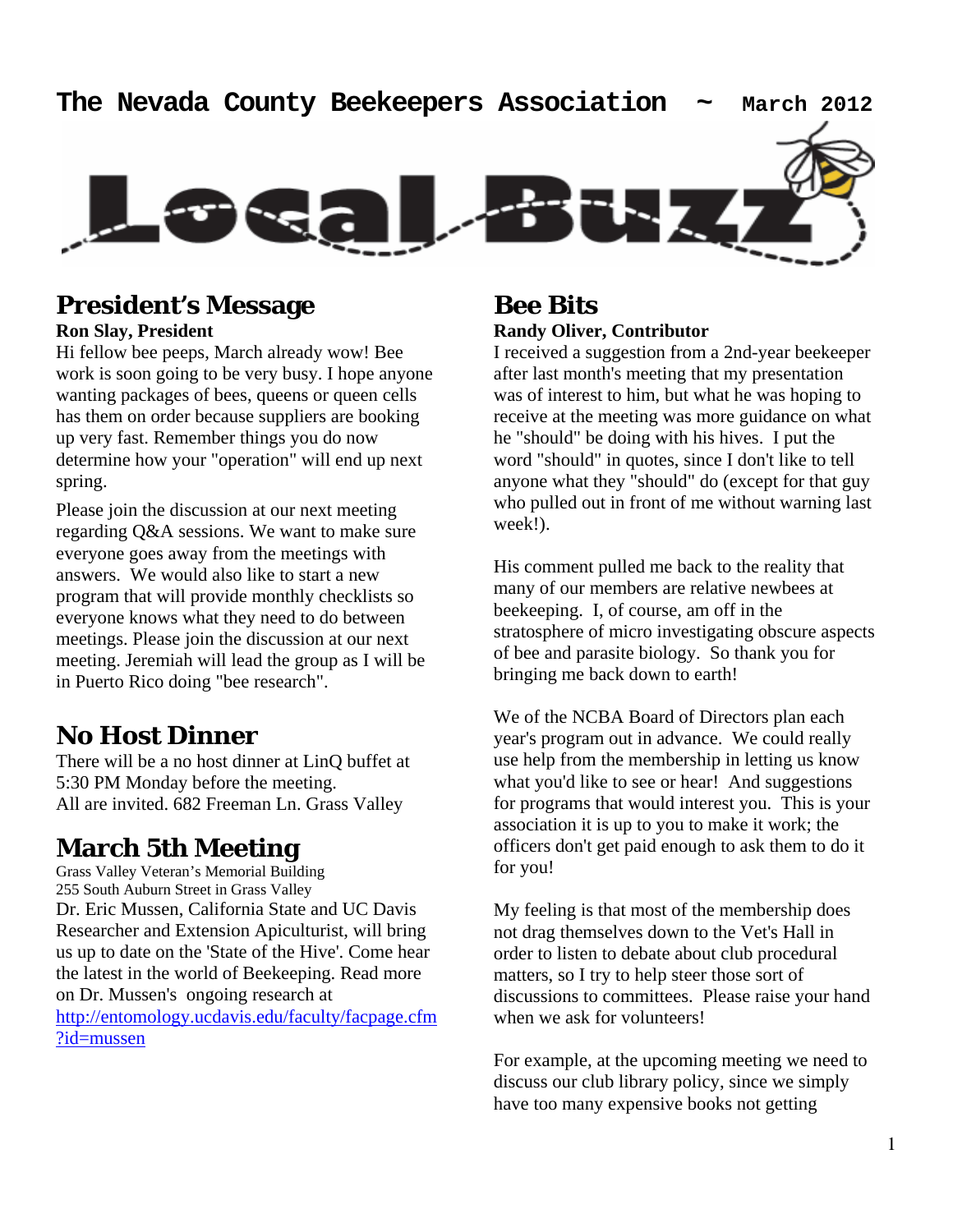returned. I do not wish to debate the issue all night, so if anyone has strong feelings, please join a committee to formulate options for the members to vote upon.

Also at this upcoming meeting, I will be taking payment for this year's beginners classes (\$55, \$30 for returnees), which includes the field sessions. I have issues every year with checks, so I offer a \$5 discount for payment in green cash (\$50, \$25). Please go to

<http://scientificbeekeeping.com/announcements/> for class details and location (please do not email me any questions if they are already answered at that site). If you wish to reserve a place, you may email me [randy@randyoliver.com.](mailto:randy@randyoliver.com) Put "class reservation" in the subject line, no need for a message. This will hold you a place until the meeting, at which I'll expect full payment to confirm you.

Back to the topic of basic beekeeping instruction: at our meetings we have a question and answer section for a half hour at the beginning of each meeting. This is specifically for the answering of beginners' questions and for discussion of such. Please do not be embarrassed to ask questions, as we've all been there, and are happy to either answer them intelligently or to throw out incoherent blather, depending upon the responder. But that's what makes our meetings so much fun! (That was a joke).

Seriously, if anyone wants to pick up the ball and prepare a brief to-do list for the upcoming month that can be presented at each meeting and included in the newsletter, that would be wonderful! I'm asking for a volunteer. I'd be happy to help them, but I feel that it would be of benefit to the beginners and hobbyists to have someone other than a commercial beekeeper (meaning me) lead the discussion.

Our speaker will be the ever popular Dr. Eric Mussen, who travels all the way up from Davis to give us his perspective on the state of beekeeping each year. Eric is a wealth of information, and is not to be missed!

## **Goodies Sign-up**

#### **Karla Hanson, Coordinator**

Please let me know if you can bring a treat for any of the coming meetings. [queenbeez@att.net](mailto:queenbeez@att.net) 

# **Raffle Prizes**

We always need more contributions to the monthly raffle! Almost everyone loves having more plants. Be creative. For every item you bring, you receive a free raffle ticket. The raffle helps with the club's expenses. Thanks!

### **From the Librarian Tynowyn Slattery, Librarian**

A new DVD is available in the Library: Alternative Beekeeping Using the Top Bar Hive and The Bee Guardian Methods

 Produced by Back Yard Hive running time; 1 hour 25 minutes

After hearing about the top bar hive for a while and not quite understanding how it functions, I was looking forward to this DVD and I wasn't disappointed; the explanations are very clear and well presented. The whole production, script, photography and music is commendable. The images and the filming of the hive and brood hatching are all well worth watching. This shows what is only described in so many of the beginner books.

 As for using the Top Bar Hive, it is probably best to study all the information available before going with it or the traditional Langstroth. The bees remain the same, but the containers certainly differ.

Three big pluses I wee for the Top Bar:

1. A window on the side that allows a peek into hive activities

2. No lifting 2-3 supers just to get to the brood nest

3. A lot more affordable. Great for the beginner and anyone wanting to be part of the solution and learn about bees but isn't so interested in getting a cash crop. (Not that too many of us are paying the mortgage with our bees).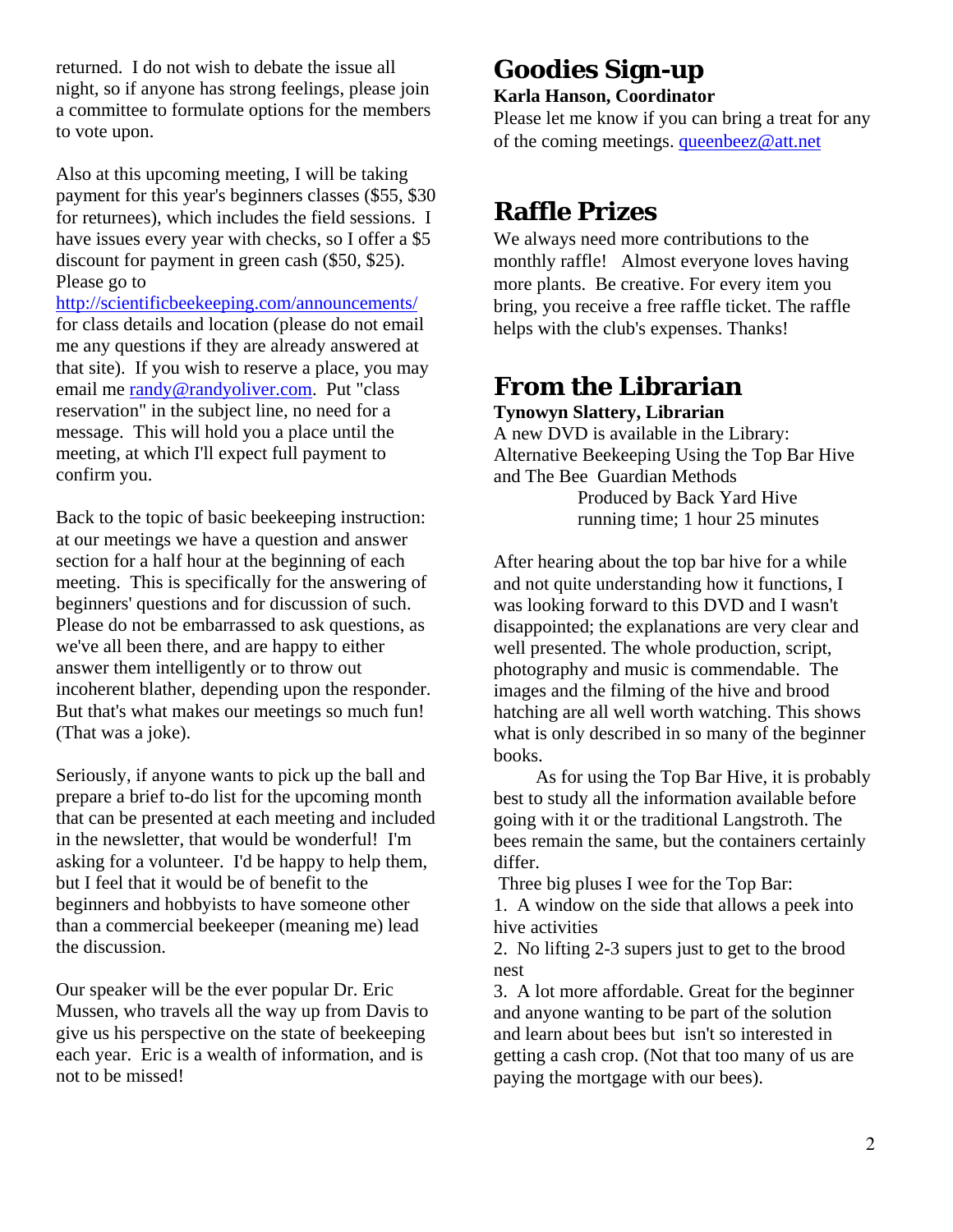And a few of the negatives which were actually "dealbreakers" for us.

1. Lower honey production

2. The comb is destroyed to extract the honey

3. Combs are fragile and difficult to trade out or move

These aren't the only pros and cons of the Top Bar. You can search the Internet using "Top Bar Hive" and get a lot of additional information or check out this DVD out and see what you think.

I do have a couple caveats:

 In more than a few instances, information was exaggerated, (disease enters the hive when the top is uncovered) or even not a good thing to do, such as, feeding the bees local honey instead of sugar water, which is a potential foulbrood pipeline, as I have heard from trusty sources. Although it is understood that hive management techniques and the purposes for relating with these endlessly fascinating creatures differ greatly, one could question whether dividing the community into "Bee Keepers" or "Bee Guardians", is a good way to do it. By The Way...there are County Hive Registration forms in the library if you didn't get one in the mail.

Books checked from the library must be returned by the next meeting. If you can't make the next meeting you can mail the book back to me at: Tynowyn Slattery 20493 Rome Road Nevada City, CA 95959

# **Nature News Blog**

According to an article on the Nature News Blog, a team of entomologists have determined that Asian hive bees have developed a synchronized 'don't-even-bother' signal for would-be predators. This, says the team, is the first example of an insect 'I See You' (ISY) display. These signals tell the predator not to bother attacking, saving the prey from having to defend against the attack and the predator from wasting its energy on a futile attempt.

[http://blogs.nature.com/news/2012/02/%E2%80%](http://blogs.nature.com/news/2012/02/%25E2%2580%2598we-can-see-you%25E2%2580%2599-display-deters-bee-botherers.html) [98we-can-see-you%E2%80%99-display-deters](http://blogs.nature.com/news/2012/02/%25E2%2580%2598we-can-see-you%25E2%2580%2599-display-deters-bee-botherers.html)[bee-botherers.html](http://blogs.nature.com/news/2012/02/%25E2%2580%2598we-can-see-you%25E2%2580%2599-display-deters-bee-botherers.html)

# **This Month's Recipe**

**Leslie Gault, Contributor** Leslie's Honey Apricot Scones 1 cup regular white flour 1 cup whole wheat flour 2 tsp baking powder Dash salt 4 Tbsp butter 2 Tbsp honey (yours of course)

1/3 cup milk (or soy or almond milk) 1/2 cup dried apricots, chopped (may substitute any other dried fruit or raisins) Large crystal sugar (optional for dusting tops)

Preheat oven to 425 degrees. Stir together flours, baking powder, and salt. Add chopped fruit and stir again. Gently warm butter, milk, and honey mixture in microwave until butter is melted and honey can be stirred into milk. Combine with flour/fruit mixture to make a soft dough, carefully adding small amounts of milk if needed. Turn out on very lightly floured board and knead gently to combine until it just sticks together. Do not over knead! Roll or pat out to  $\frac{1}{4}$  inch thickness, sprinkle with sugar (if desired) and cut into desired shapes. Bake on lightly oiled cookie sheet for 15-20 minutes until scones are fragrant and lightly toasted (cook time depends on thickness, moisture, your altitude, etc.). Excellent fresh out of the oven with a cup of coffee. Easy to double recipe, scones freeze and reheat well. If sweeter scones are desired, add more honey but reduce amount of milk correspondingly. Makes about 8 small scones.

### **Bee Symposium A Day About Small Scale Beekeeping** Saturday, March 10th, 2011 9:AM to 5:PM

Sebastopol Veterans Building 282 South High Street Sebastopol, California Tickets\$35.00 in advance, \$40.00 at the door Tickets and information at: [http://www.beekind.com/annualbeesymposium.ht](http://www.beekind.com/annualbeesymposium.html) [ml](http://www.beekind.com/annualbeesymposium.html)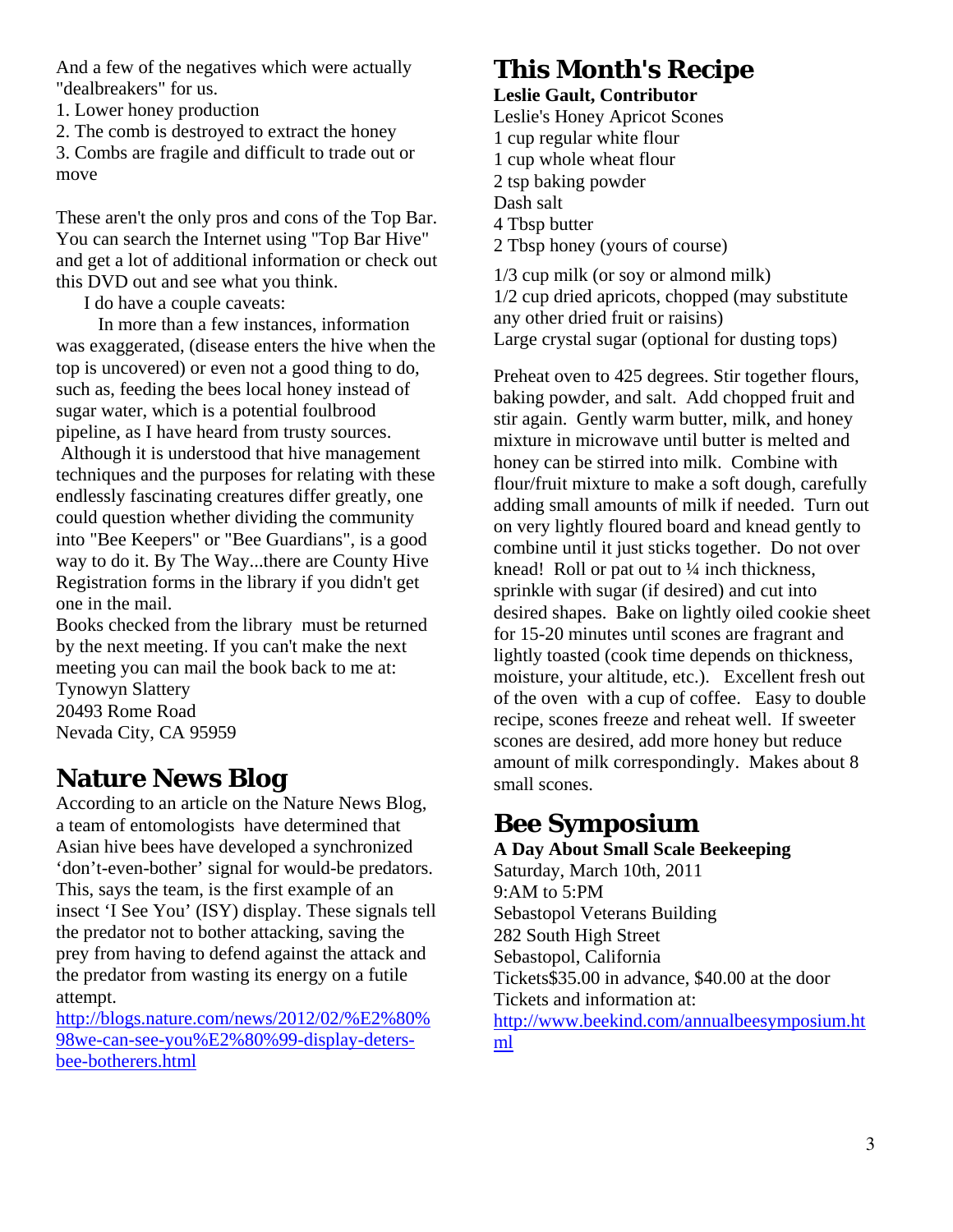## **Extracting a Bee Swarm from a Wood Duck Box Diane Benton, Contributor**

In January my partner, Jerry Van Heeringen and I were called by a "birder" friend to extract a bee swarm from one of the Wood Duck boxes that his club had put up around the ponds in Penn Valley.



The Wood Duck is about three-quarters of the length of an adult Mallard. It is a medium-sized perching duck, meaning that they will often perch high in trees. They usually nest in cavities in trees close to water and will take advantage of nesting boxes mounted in trees in wetland locations. If you look about 6 feet up a tree near a local pond you will often see manmade Wood Duck nest boxes. They are on almost all the ponds in Alta Sierra.



When we arrived we could see the nesting box about 6 feet up the tree and we could see bees entering and leaving the box. The combs of honey were also visible through the front entrance of the box. Because this was an "extraction" the first thing we did was smoke the entrance of the box. If it had been a swarm in a tree we would not use a smoker. We then pried off the front of the box and the beauty of the comb was exposed. It's always handy to bring some extra tools to an extraction. We eventually removed the whole box using a Philips screwdriver.



Jerry smoked the bees a second time. We extracted the first comb and tied it to a frame using dental floss. Using the bee brush I brushed bees that had fallen to the bottom of the box into a 5 gal. bucket with some comb and honey on the bottom. It's always handy to bring along two brushes as one usually gets sticky with honey. I then dumped the bees into the hive box we brought with us. After removing 3 combs we were extra careful because we knew we would soon see the Queen in the middle of the hive.

After Jerry removed the last comb I continued to brush bees into the bucket and then pour them into the hive box. Now that all the honeycomb was removed we decided to remove the whole box from the tree. The bees then returned to the tree where the box had been hanging and as they clustered I brushed them into the bucket. It was now mid afternoon so we decided to go to our birder friends house in Penn Valley and have a beer while waiting for the rest of the bees to return. Our original plan was to come back after dark to pick up the rest of the bees but because the temperatures were dropping quickly and it was such a small hive, we went back after an hour and collected the rest of the bees and the hive box.

In a normal extraction we would spray the area the bees had swarmed to with a strong scent to discourage their return but in this case we weren't sure whether it would discourage a Wood Duck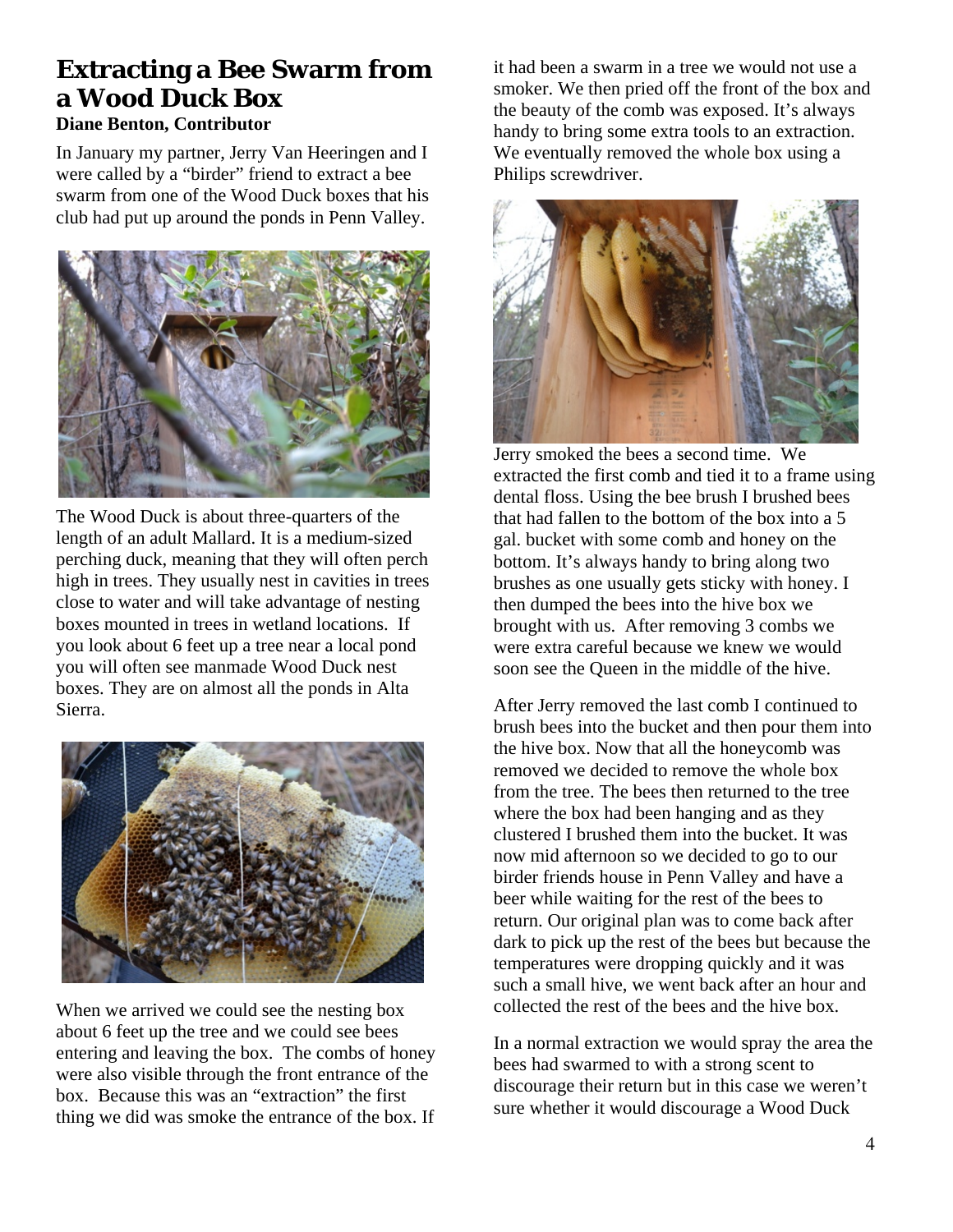from nesting in the box so we left the box on the ground and our birder friend said he would contact his club and handle it the next day. One month later the Queen is still with us and we have a small but healthy new hive.

## **Beekeeping Class Randy Oliver**

Randy will be holding the Beginning Beekeeping Class in two different formats:

Evening Series Class: Mon nights March 19, 26, Apr 2 (regular NCBA

meeting), 9 and 16. Classes run from 6:30-8:30.

Single All-day Class: Sat March 24, from 9am-4pm. Bring a lunch.

All classes (except Apr 2) are in the Tall Pines Cottage at the beautiful Nevada County Fairgrounds. The Cottage is a stone's throw uphill from Gate 5 (the gate closest to the Bee Booth).

Cost for either series is \$50 green cash (\$55 for checks, IOUs, promises, etc.) and includes a 50 page Beginning Beekeeping handout.

Enrollment also includes field sessions to be arranged as weather permits. The hands-on field sessions are the most important part of the class for success at beekeeping!

You may sign up and receive the handout in advance at the March NCBA meeting on Monday March 5, 7pm, at the Grass Valley Veteran's Hall on South Auburn St.

I suggest that you do not buy any bee equipment until you have taken the class!

Updates or announcements will be posted to <http://scientificbeekeeping.com/announcements/>

### **Sacramento Beekeeping Supplies**

- Complete line of all beekeeping supplies
- American dealer for Sheriff suits
- Gifts—bee themed children's wear, tableware, garden décor
- Books—children's beekeeping, homemade cosmetics, candles
- Beeswax candles, molds, waxes, dyes, scents, and wicks
- Honeycomb sheets for rolling candles—35 colors

2110 X Street, Sacramento, CA 95818 (916) 451-2337 fax (916) 451-7008 Webpage at [www.sacramentobeekeeping.com/](http://www.sacramentobeekeeping.com/) email:[info@sacramentobeekeeping.com](mailto:%20info@sacramentobeekeeping.com) Open Tuesday through Saturday 10:00 – 5:30 Mail Orders Receive Quick Service

## **Country Rubes Combo Screened Bottom Boards**

Special NCBA Club Price! Call Janet for details. 530-913-2724 or [rubes@countryrubes.com](mailto:rubes@countryrubes.com)

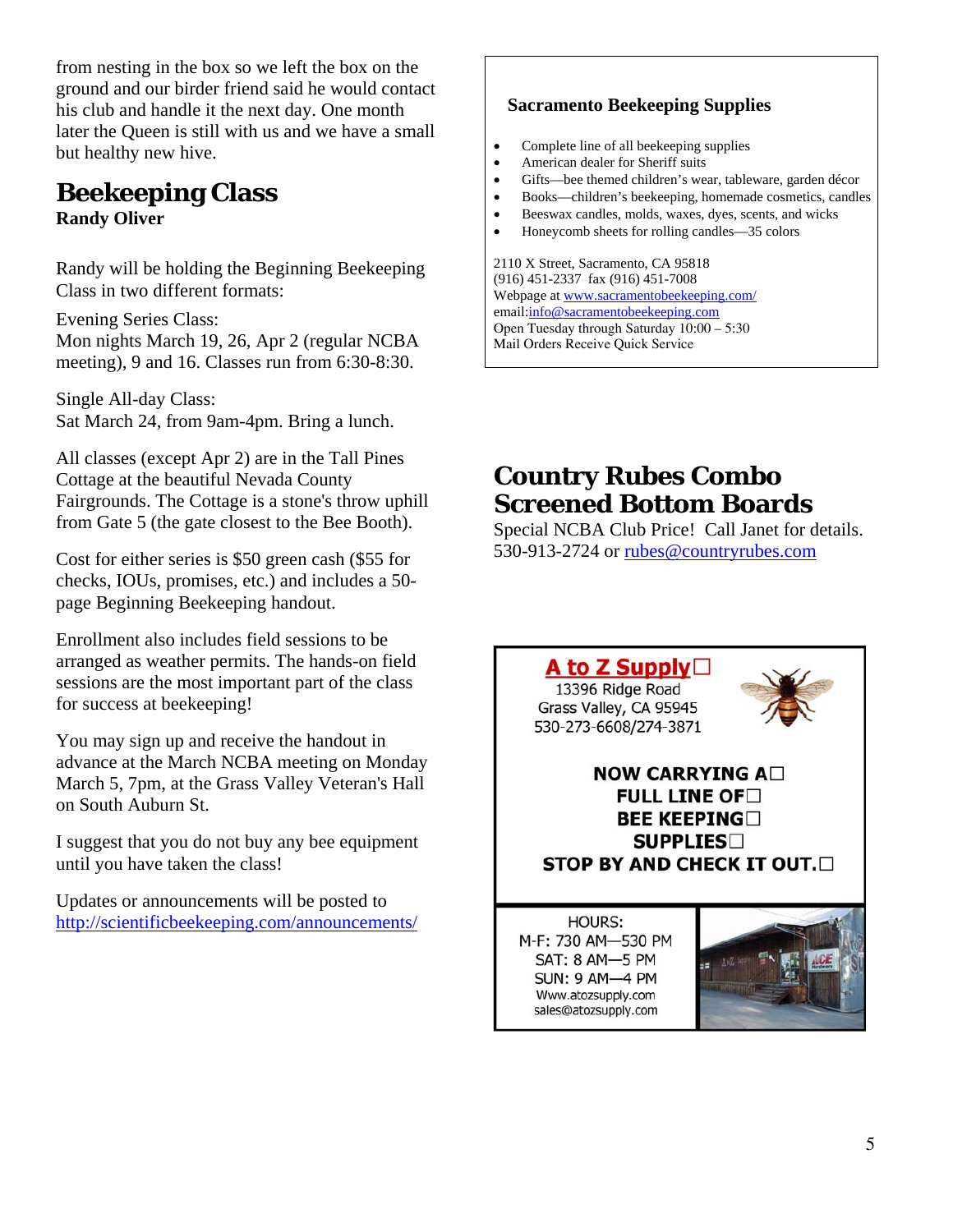# **February Minutes**

### **Jack Meeks, Secretary**

Pres Rob Slay opened with Q&A. John Miller presented his new book "Beekeepers Lament" and donated a copy to our library. Collapsing Colony Disease (CCD) seems to be disappearing naturally. Apiary registration with Jeff Pylman, NC Ag Commissioner adds to our political influence and protects our presence if zoning problems try to restrict beekeeping areas. There are County Hive Registration forms available in our library.

FINANCE from Janet Brisson: Jan 1 Bal \$4501.69; Inc\$411; Exp \$334.30; Jan End Balance \$4009.45.

#### PROGRAM

Randy Oliver "Early Spring Management". Wintering bees' core temperature is 95F in a tight cluster which expands and contracts as needed. The cluster moves to food and pollen stores, but in cold weather a small population of bees may starve because they can't break cluster to reach stored honey. If plenty of pollen is stored, brood raising may start in December, increasing hive population sufficiently that starvation can result in spring if rain becomes too frequent. If many bees are stuck headfirst in comb, you know they are starving, and sprinkling ample amounts of dry sugar in time may save the colony. Check hive weight by lifting one end. Nosema ceranae, Deformed Wing Virus and Varroa mites are still dangers. Look out for random bullet capped cells indicating a laying infertile worker. Feed sugar syrup and pollen supplement to stimulate spring growth and prevent starved out colonies until fruit nectar blooms.

# **Honey Extraction House**

A to Z Supply has a honey extraction house available for rent. Equipment is provided and the room is heated and there's lots of hot water for clean up. For more information: 530.273.6608

# **Time To Pay Your 2012 Dues!**

#### **Janet Brisson, Treasurer**

Help us reduce paper and mailing costs, get your newsletters electronically and your family membership fee is reduce from \$20 to \$15.

Annual dues are due now. This will be your last newsletter if you are not paid up . I will be collecting dues for the year 2012 at the next meeting. If you are a new member and want to sign up but can't make it to the meeting, you can sign up on line at NCBEES.net. Send in your check for \$15.00 to the address below. On your check, please indicate if you are a new member.

If you are paying in cash, please try to bring the exact change to the meeting. You can always mail your dues by sending your check made out to NCBA for \$20.00 (includes newsletter through mail) or \$15.00 (include newsletter through email) NCBA c/o Janet Brisson 2093 Dog Bar Road Grass Valley, CA 95949

Any questions, please feel free to call Janet at 530- 913-2724 or email at rubes@countryrubes.com



Photo by Diane Benton